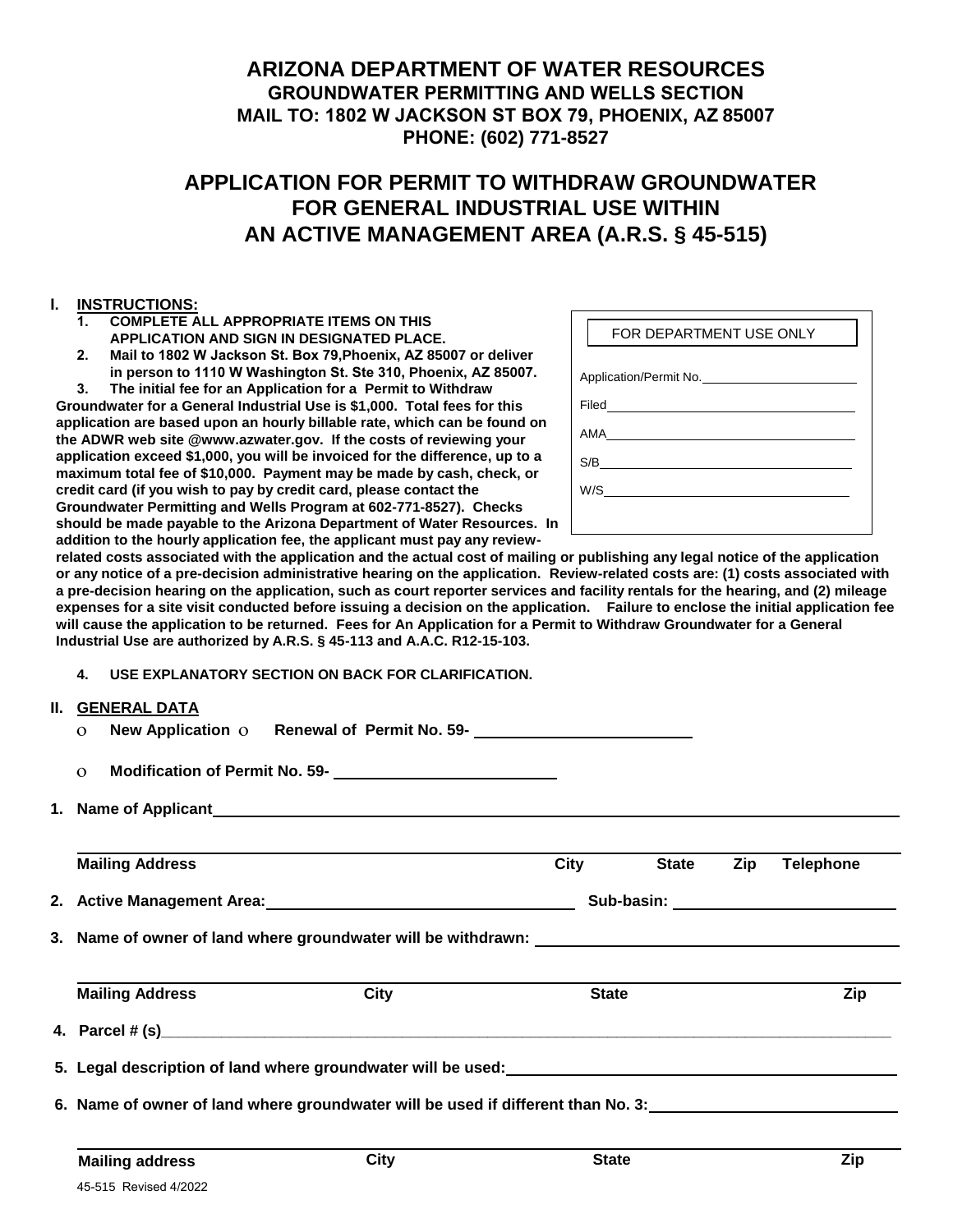- **7. Specific purpose for which the groundwater will be withdrawn :**
- **8. Total annual volume of groundwater for which this application is being made: acre feet per**

**year for years.** *SUPPORTING DOCUMENTATION MUST BE PROVIDED.*

- **9. What is the cost of obtaining uncommitted municipal and industrial CAP water, other surface water, or effluent of adequate quality that is available at the point where the operator's wellhead or distribution system would otherwise be?**
- **10. Attach proof of denial of service by a city, town, or private water company if the location of the applicant's intended use is within three miles of the exterior boundaries of the service area of such city, town, or private water company. (Attach supporting documentation). This is not required for an expanded animal industry use as defined in A.R.S. § 45-402.**
- **11. Identify the legal description of any irrigated acres of land owned or controlled by the applicant:**
- **12. Identify any type 2 non-irrigation rights owned or controlled by the applicant:**

#### **13. Groundwater to be withdrawn by means of:**

|        | A. Wells already in existence: |          |              |                           |                    |
|--------|--------------------------------|----------|--------------|---------------------------|--------------------|
|        | <b>Registration No</b>         | Location | <b>Depth</b> | <b>Diameter of Casing</b> | <b>Casing Type</b> |
| 55-    |                                |          |              |                           |                    |
| $55 -$ |                                |          |              |                           |                    |
| $55 -$ |                                |          |              |                           |                    |

**B. New wells: If a new or replacement well at a new location is to be constructed, a well construction permit pursuant to A.R.S. § 45-599 must be submitted with this application. Complete and attach new well supplement, DWR Form 55-90, and a well diagram for each well to be constructed.**

*EXPLANATORY:*

**It is understood that the Permit, if granted, will be issued in accordance with the Groundwater Code, Title 45, Chapter 2. The permittee will be bound by the provisions of such law and the provisions of the Permit issued.** 

| $I(we)$ ,                                                                   | hereby affirm that all information provided in this |  |  |  |  |
|-----------------------------------------------------------------------------|-----------------------------------------------------|--|--|--|--|
| (print name)                                                                |                                                     |  |  |  |  |
| application is true and correct to the best of my/our knowledge and belief. |                                                     |  |  |  |  |
|                                                                             |                                                     |  |  |  |  |

| <b>Signature of Applicant(s)</b> | <b>Date</b> |
|----------------------------------|-------------|
| <b>Signature of Landowner</b>    | <b>Date</b> |
| 45-515 Revised 4/2022            |             |